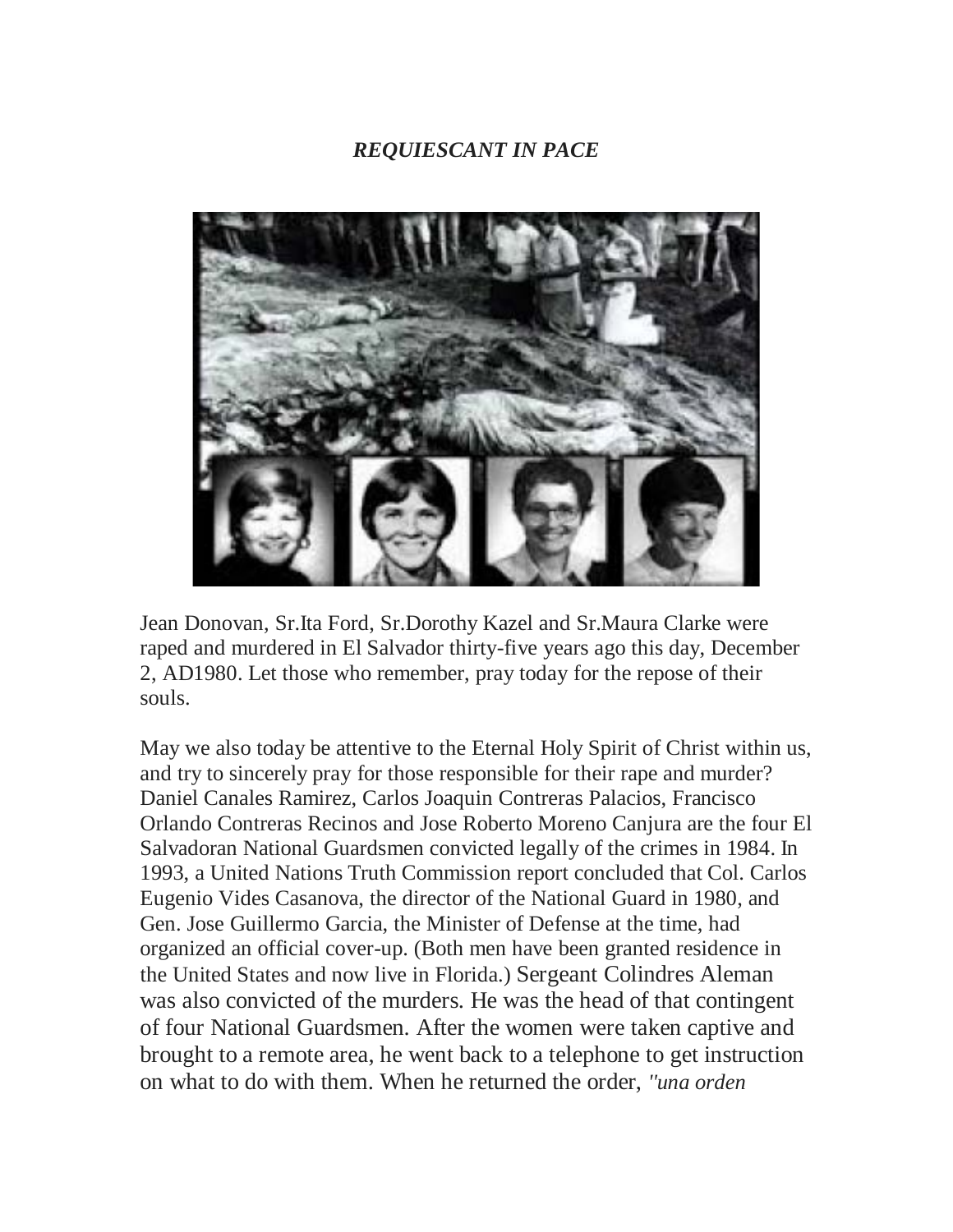*superior''* he gave to the four—according to their own testimony was, "*Liquidate them*!"

In testimony to Congress in 1981 General Alexander M. Haig Jr., then Secretary of State, argued that the churchwomen might have been shot while trying to run a military roadblock. Even an official State Department post mortem on El Salvador policy that was published in July *1993* reiterated the prevailing wisdom that it was ''more likely that the chaotic and permissive atmosphere at the time, not high-level military involvement, was behind the crime.'' In 1983, Judge Harold B. Tyler Jr., after conducting an investigation for the State Department, concluded that ''Colindres Aleman acted at his own initiative'' and that ''the evidence of lack of higher involvement is persuasive.'' But that finding was based largely on a piece of secret ''special evidence'' that was made available to him by the United States Embassy I El Salvador and that remains classified to this day.

But, the operation was led by a sergeant, Colindres Aleman, acting out of "a persuasive combination of political, financial and sexual interests," a political officer at the American embassy, Carl Gettinger, wrote in a top secret cable to Washington a few months after the killings. His conclusions were based on a conversation between the sergeant, Colindres Aleman, and a Salvadoran lieutenant who had recorded it secretly for the embassy. "Extraordinary secrecy surrounded the tape," Gettinger reported; it was kept in a safe in the embassy, "from where it was roused infrequently."

Robert White, who was the American Ambassador to El Salvador at the time of the killings, said, ''when the act was done, I knew immediately it was the military." Secretary of State Alexander Haig, asked White to send a cable stating that the military was making progress in the investigation of the murders. White, a career diplomat who had served under every president since Eisenhower balked, and sent his own cable: "I will have no part of any cover-up." ''It is totally outrageous for the U.S. Government to have singled out four guys who were following orders and to insist they get punished, at the same time it is practically conniving to get the people who were the intellectual authors of this terrible incident off scot free,'' White said. Later White added. ''That they have been let off not only with their reputations intact, but with the right of residence in the United States." Soon thereafter, he was forced out of the foreign service.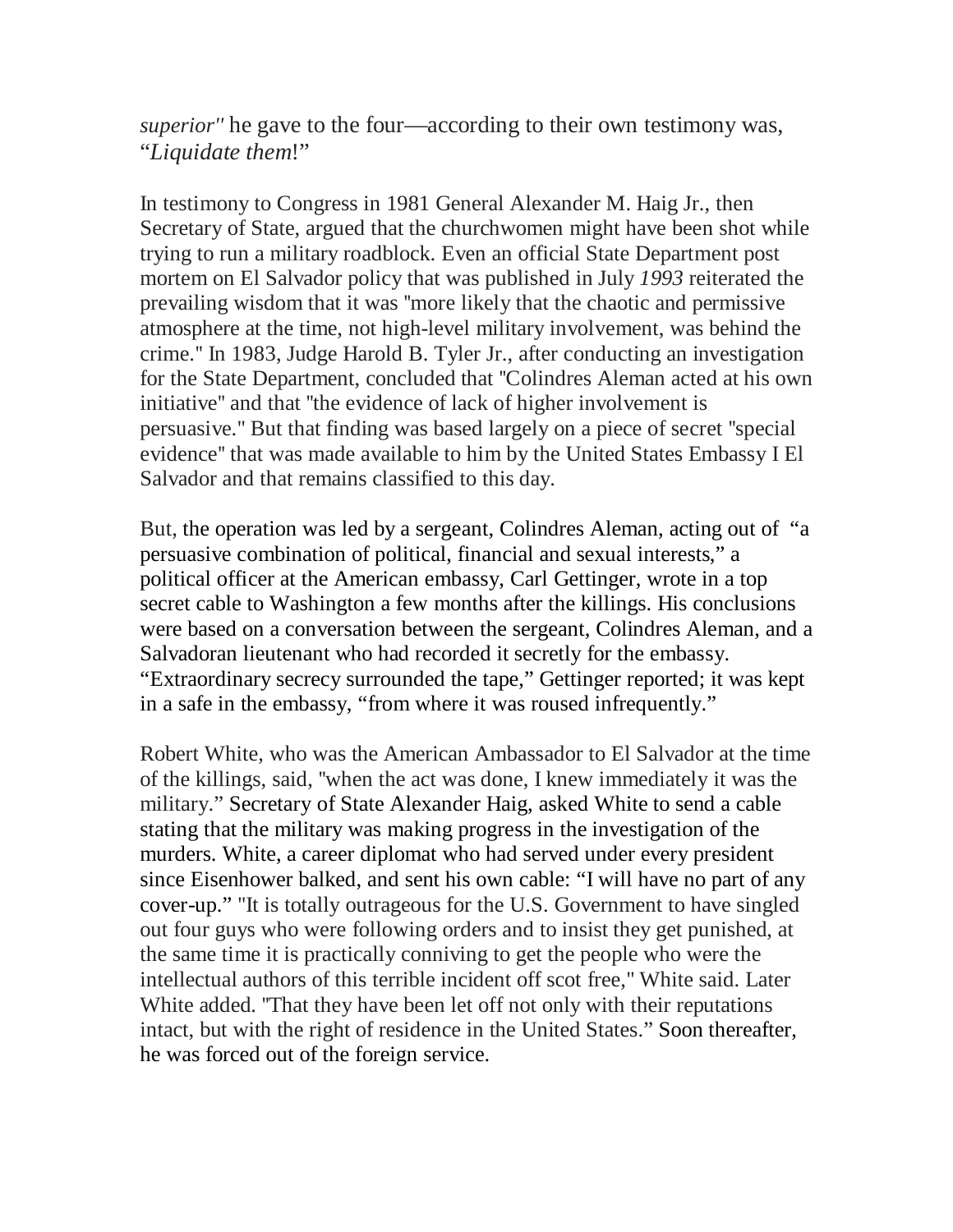The Reagan administration blamed the victims. "These nuns were not just nuns," said Jeanne Kirkpatrick, one of Reagan's top foreign policy advisors and his first ambassador to the United Nations, "They were political activists."

There is more, much more that could be added, e.g., the women were murdered Mafia style, a shot in the back of the head. But no more details are really needed to spiritually and morally assess this Satanic event. It was the fingers of the four National Guardsmen that pull the triggers of the guns that murdered Jean Donovan, Sr.Ita Ford, Sr.Dorothy Kazel and Sr.Maura Clarke. But what moved those four men to squeeze those triggers is a chain of men and women, who only God can totally name, but who we know stretch back at least to the Dulles brothers, through the School of Americas to the very nano-second before Satanized human energy was intentionally transferred to the firing mechanisms of those guns.

So indeed, let us pray on the 35<sup>th</sup> Remembrance of this heinous act for Jean, Ita, Dorothy and Maura and pray for them and, perhaps, to them for their intercession on our behalf. But, we are Christians, and as difficult as it may be humanly, let us ask the Resurrected Jesus for the grace to pray as He prayed on the Cross for His murderers, who He was well aware were *not just a few Roman soldiers* who spirits had been partially Satanized. Love of enemies, even lethal enemies, as Jesus loved His enemies, including lethal enemies, is a *sine qua non* for any Christian, Christian Church or Christian Peace Group. The humanizing of human beings, as well as, their eternal Redemption and Salvation is found only within it. Outside of love of enemies as Jesus loved His enemies, there is nothing but the continued weeping and gnashing of teeth. The Cross of Salvation is not about enduring animal pain to placate a God who needs that to reconcile with humanity. The Cross, which Christians are to pick up daily, is about loving human beings, even sinful ones, the Way that God loves those who are at enmity with Him.

The murders of Ita, Jean, Dorothy and Maura are morally not a spiritual scintilla different from the murders of Saint Edith Stein and Blessed Franz Jagerstatter. They are all the direct and immediate fruits of the murderous and deceitful spirit of Satan that has embedded itself in the brains and twisted itself in knots around the hearts of human beings. Only a full commitment to the Cross of Christlike love of enemies, which is *the power and the wisdom of God*, can untie those knots and heal that brain rot—which extends without interruption from Cain to Golgotha to Auschwitz to El